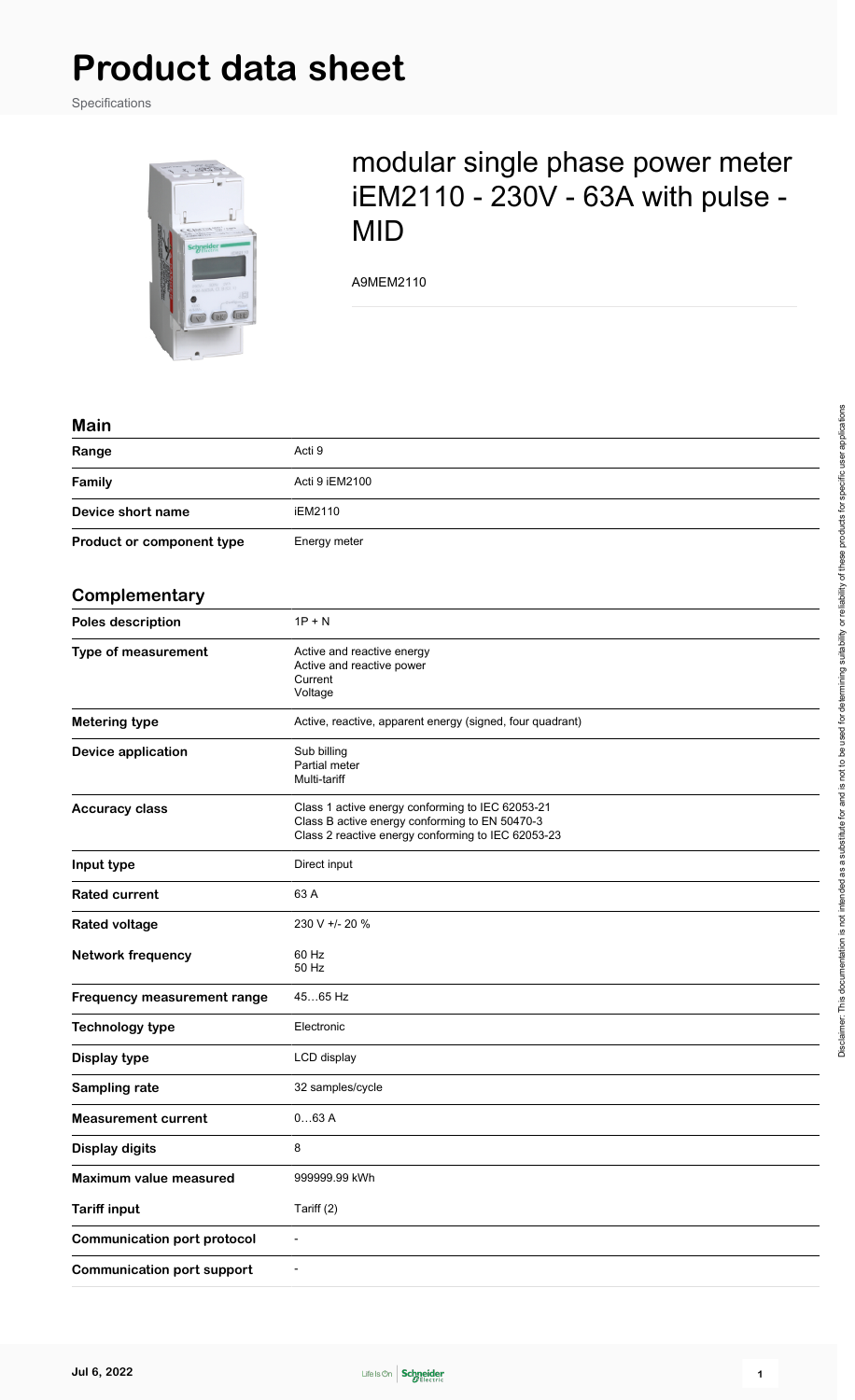| <b>Local signalling</b>                   | Red LED: accuracy checking 11000 p/kWh                                                                                                                                                                                                                                                                                                                                                 |
|-------------------------------------------|----------------------------------------------------------------------------------------------------------------------------------------------------------------------------------------------------------------------------------------------------------------------------------------------------------------------------------------------------------------------------------------|
| <b>Digital inputs</b>                     | 1 digital                                                                                                                                                                                                                                                                                                                                                                              |
| <b>Digital outputs</b>                    | 2 pulse                                                                                                                                                                                                                                                                                                                                                                                |
| <b>Output voltage</b>                     | 333 V AC@90 mA<br>570 V DC@90 mA                                                                                                                                                                                                                                                                                                                                                       |
| Impulse duration                          | 30100 ms                                                                                                                                                                                                                                                                                                                                                                               |
| <b>Supply voltage</b>                     | 96276 V AC 50 Hz                                                                                                                                                                                                                                                                                                                                                                       |
| Maximum power consumption in<br>VA        | 3 VA at 240 V AC                                                                                                                                                                                                                                                                                                                                                                       |
| Maximum power consumption in<br>W         | 1 W                                                                                                                                                                                                                                                                                                                                                                                    |
| [Uimp] rated impulse withstand<br>voltage | 6 kV 1.2/50 µs                                                                                                                                                                                                                                                                                                                                                                         |
| <b>Mounting mode</b>                      | Clip-on                                                                                                                                                                                                                                                                                                                                                                                |
| <b>Mounting support</b>                   | DIN rail                                                                                                                                                                                                                                                                                                                                                                               |
| <b>Connections - terminals</b>            | Power circuit: tunnel type terminals (bottom) 1 1.6533 mm <sup>2</sup> cable(s) solid<br>Power circuit: tunnel type terminals (bottom) 1 1.6533 mm <sup>2</sup> cable(s) stranded with cable end<br>Pulse output: screw clamp terminals (top) 1 14 mm <sup>2</sup> cable(s) solid<br>Pulse output: screw clamp terminals (top) 1 12.5 mm <sup>2</sup> cable(s) stranded with cable end |
| <b>Tightening torque</b>                  | Power circuit: 2 N.m PZ2 screwdriver<br>Pulse output: 0.5 N.m3.5 mm                                                                                                                                                                                                                                                                                                                    |
| Wire stripping length                     | Power circuit: 17 mm<br>Pulse output: 6 mm                                                                                                                                                                                                                                                                                                                                             |
| <b>Standards</b>                          | IEC 62053-31<br>IEC 62052-31<br>IEC 62053-21<br>IEC 62053-23<br>IEC 62052-11                                                                                                                                                                                                                                                                                                           |
| <b>Product certifications</b>             | MID conforming to EN 50470-1<br>MID conforming to EN 50470-3<br>CЕ                                                                                                                                                                                                                                                                                                                     |
| <b>Environment</b>                        |                                                                                                                                                                                                                                                                                                                                                                                        |
| IP degree of protection                   | IP20 conforming to IEC 60529                                                                                                                                                                                                                                                                                                                                                           |
| Overvoltage category                      | Ш                                                                                                                                                                                                                                                                                                                                                                                      |
| <b>Pollution degree</b>                   | 2                                                                                                                                                                                                                                                                                                                                                                                      |
| <b>Flame retardance</b>                   | V0 conforming to UL 94                                                                                                                                                                                                                                                                                                                                                                 |
| Ambient air temperature for<br>operation  | $-2555 °C$                                                                                                                                                                                                                                                                                                                                                                             |
| Ambient air temperature for<br>storage    | $-2570 °C$                                                                                                                                                                                                                                                                                                                                                                             |
| <b>Relative humidity</b>                  | 095%                                                                                                                                                                                                                                                                                                                                                                                   |
| Colour                                    | White                                                                                                                                                                                                                                                                                                                                                                                  |
| 9 mm pitches                              | 4                                                                                                                                                                                                                                                                                                                                                                                      |
| Width                                     | 36 mm                                                                                                                                                                                                                                                                                                                                                                                  |
| Height                                    | 90 mm                                                                                                                                                                                                                                                                                                                                                                                  |

| <b>Depth</b>           | 64 mm      |  |
|------------------------|------------|--|
| Net weight             | $0.175$ kg |  |
| <b>Packing Units</b>   |            |  |
| Unit Type of Package 1 | <b>PCE</b> |  |

**Number of Units in Package 1** 1